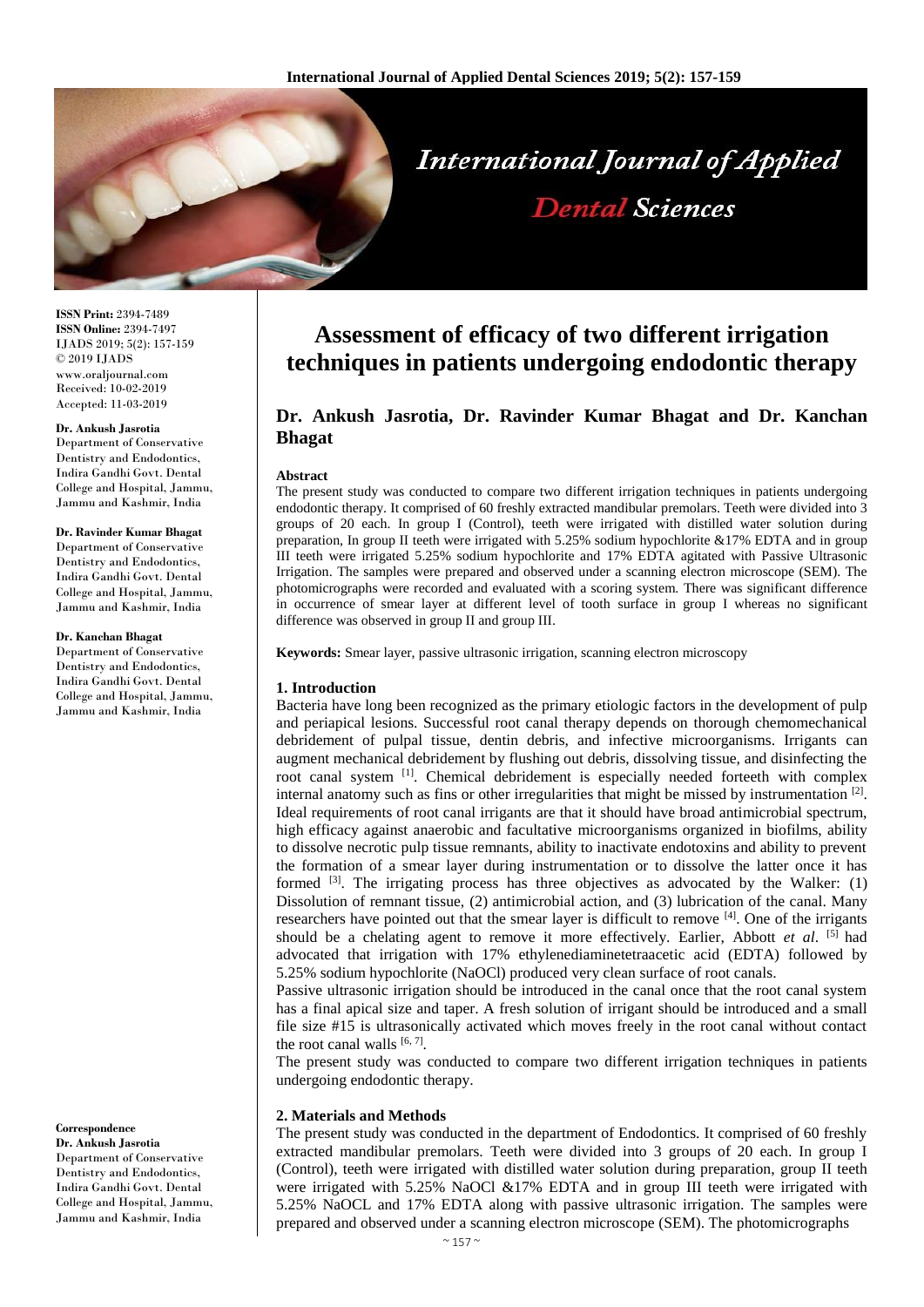were recorded and evaluated with a scoring system. The amount of smear layer remained on the surface of the root canal or in the dentinal tubules was scored according to the following criteria:  $0 = no$  smear layer: No smear layer was detected on the surface of the root canals and all tubules were clean and open;  $1 =$  moderate smear layer: No smear layer was observed on the surface of the root canal, but tubules contained debris; and  $2 =$  heavy smear layer. The smear layer covered the root canal surface and the tubules. Results thus obtained were subjected to statistical analysis.

**Table 1:** Distribution of teeth

| Group    | Group                     | Froup                                          | Group III                                                                            |  |
|----------|---------------------------|------------------------------------------------|--------------------------------------------------------------------------------------|--|
| Solution | <b>Distilled</b><br>water | <b>EDTA</b><br><b>NaOCl</b><br>.25%<br>and 17% | NaOCl<br>EDTA activated with<br>$5.25\%$<br>and 17%<br>passive ultrasonic irrigation |  |
| Number   | 20                        | or<br>∠∪                                       | 20                                                                                   |  |

# **3. Results**

On the basis of the observations made in this study following results were obtained:

There was statistically significant difference between Group I with rest of two groups (Group II and III) with p value of 0.04 ( P< 0.05) (Figure 1), (Table 2) (Graph 1) and there was no statistically significant difference between the Group II and Group III (Figure 2 and 3), (Table 2) and (Graph 1).



**Fig 1:** Scanning electron microscope images of group I.



**Fig 2:** Scanning electron microscope images of group II.



**Fig 3:** Scanning electron microscope images of group III. **Table 2:** Comparison of smear layer score in all groups

| <b>Surface</b> | <b>Group I</b> | <b>Group II</b> | <b>Group III</b> |
|----------------|----------------|-----------------|------------------|
| Cervical       | 3.76           | 2.67            | 2.34             |
| Middle         | 3.89           | 2.78            | 2.45             |
| Apical         |                | 2.96            | 2.56             |
| P value        |                |                 | 132              |



Graph 1: Comparison of smear layer score in all groups

## **4. Discussion**

The first researchers to describe the smear layer on the surface of instrumented root canals were McComb and Smith [8]. They suggested that the smear layer consisted not only of dentin as in the coronal smear layer, but also the remnants of odontoblastic processes, pulp tissue, and bacteria. Mader *et al*. [9] reported that the smear layer thickness was generally 1- 2 μm. They discussed the smear material in two parts: First, superficial smear layer and second, the material packed into the dentinal tubules. Packing of smear debris was present in the tubules to a depth of 40 μm.

The purpose of this study was to the evaluate effectiveness of two different irrigation systems in removing dentin smear layer in roots of mandibular premolar teeth. Scanning electron microscopy was chosen because it has been used to determine the effectiveness of various irrigants to remove the smear layer. Plenty of studies have been presented the removal of the smear layer in the single rooted teeth.

After shaping the root canal, cleaning can be completed with passive sonic/ultrasonic or a final flush of syringe irrigation [10] . PUI was first described by Weller *et al*. [11] The term "passive" does not adequately describe the process, as it is, in fact, active; however, when it was first introduced the term "passive" related to the "noncutting" action of the ultrasonically activated file. PUI relies on the transmission of acoustic energy from an oscillating file or smooth wire to an irrigant in the root canal. The energy is transmitted by means of ultrasonic waves and can induce acoustic streaming and cavitation of the irrigant  $[12]$ .

We included 60 mandibular premolars. We found that there was significant difference in occurrence of smear layer at different level of tooth surface in group I whereas nosignificant difference was observed in group II and group III.

Ciucchi *et al*. [13] in their study compared the efficacy of different irrigants including ethylenediaminetetraacetic acid (EDTA), EDTA along with ultrasonication, citric acid, and mixture of tetracycline isomer, an acid, and a detergent (MTAD) as final irrigants whereas sodium hypochlorite (NaOCl) was used in each experimental group during root